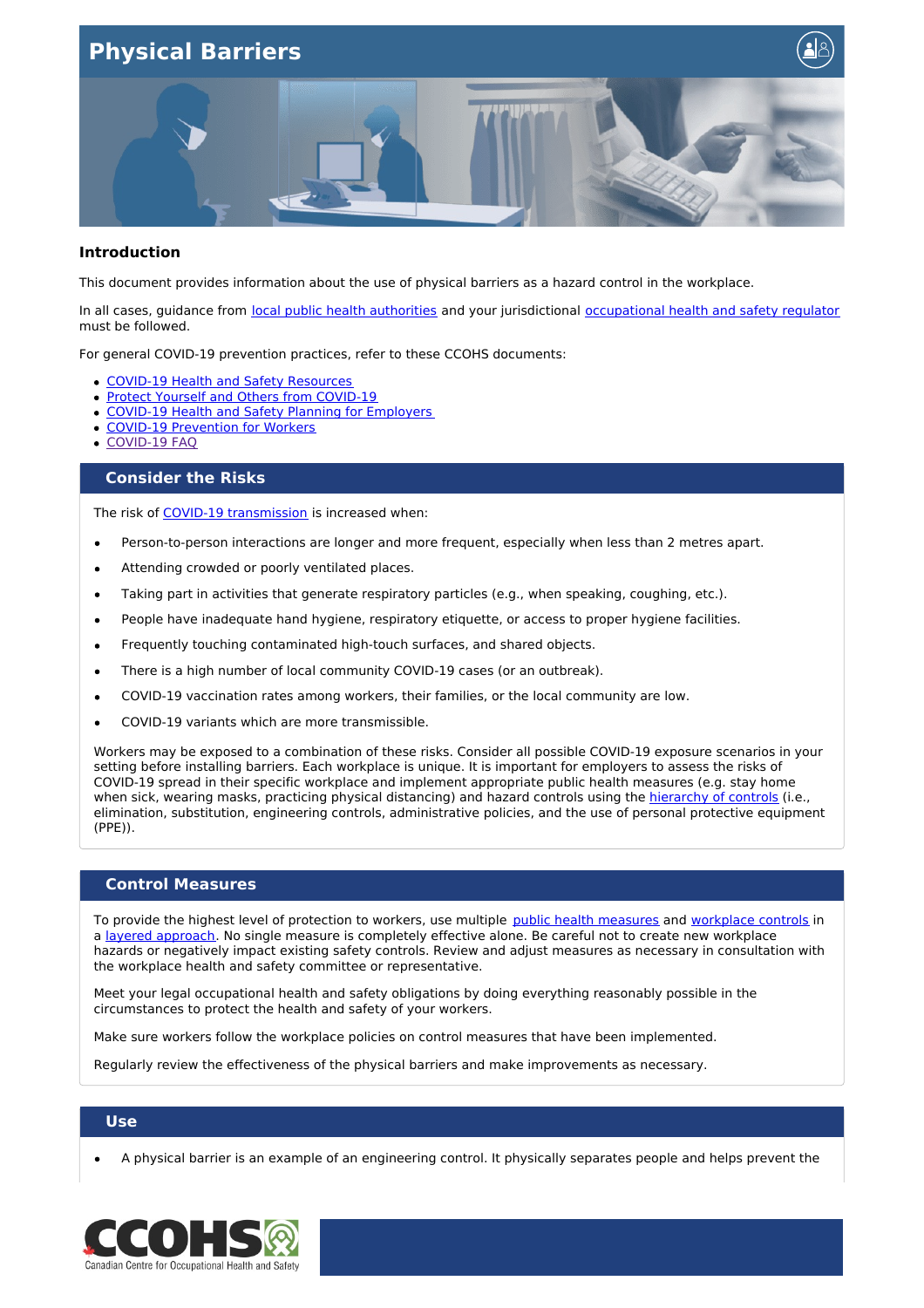### **Physical Barriers**

spread of respiratory particles from person-to-person.

- Physical barriers may be used as a hazard control when it is not possible to maintain physical distancing or when there is frequent contact with others (e.g., customers).
- Physical barriers are most effective when interactions are short and infrequent.
- Physical barriers may be used in the workplace at:
	- retail point of sale  $\circ$
	- $\circ$ grocery or dining checkout
	- ticket sale counters  $\circ$
	- $\circ$ public transit driver protection
	- reception desks  $\circ$
	- bank teller counters  $\circ$
	- pharmacy pick up or drop off  $\circ$
- Physical barriers should always be used in conjunction with other COVID-19 control measures (e.g., reduced occupancy, adequate ventilation, use of masks, etc.).

#### **Materials**

- Barriers are often made from clear impermeable materials such as:
	- Plexiglass (acrylic)  $\circ$
	- Polycarbonate  $\circ$
	- Vinyl (curtains)  $\circ$
	- Glass (for permanent installations)  $\circ$
- Avoid increasing workplace hazards by installing temporary barriers that are light, flexible, and shatterproof.
- Physical barriers may include curtains, counter-mounted or freestanding barriers and dividers. Walls can also act as barriers and can be built from wood, drywall, steel, or glass.
- Barriers must be constructed from materials that are able to block large respiratory particles. Avoid materials such as plants, porous fabrics, paper, etc.
- In many cases, transparent materials are preferred because they do not obstruct the view of the people on either side of the barrier and are necessary for situations such as driving.
- When selecting a material type for your physical barrier, consider the following properties:
	- Durability and impermeability  $\circ$
	- Scratch and impact resistance  $\circ$
	- Ease of cleaning and disinfecting  $\circ$
	- Local fire code and building code requirements (e.g., use of flame-retardant and non-combustible  $\circ$ materials)
	- Workplace-specific hazards (e.g., radiation) that will determine the type of material required for the  $\Omega$ physical barrier

#### **Dimensions**

- Determine if the barrier will be used by people who are sitting or standing.
- The height of the barrier should consider the tallest user and should cover the breathing zones of both people  $\bullet$ on either side of the barrier.
	- The breathing zone can be thought of as a bubble with a radius of 30 cm (12 inches) extending out in  $\sim$ every direction from the mouth and nose.
- Barriers should extend 30 cm above the tallest person's nose and 30 cm below the shortest person's nose.

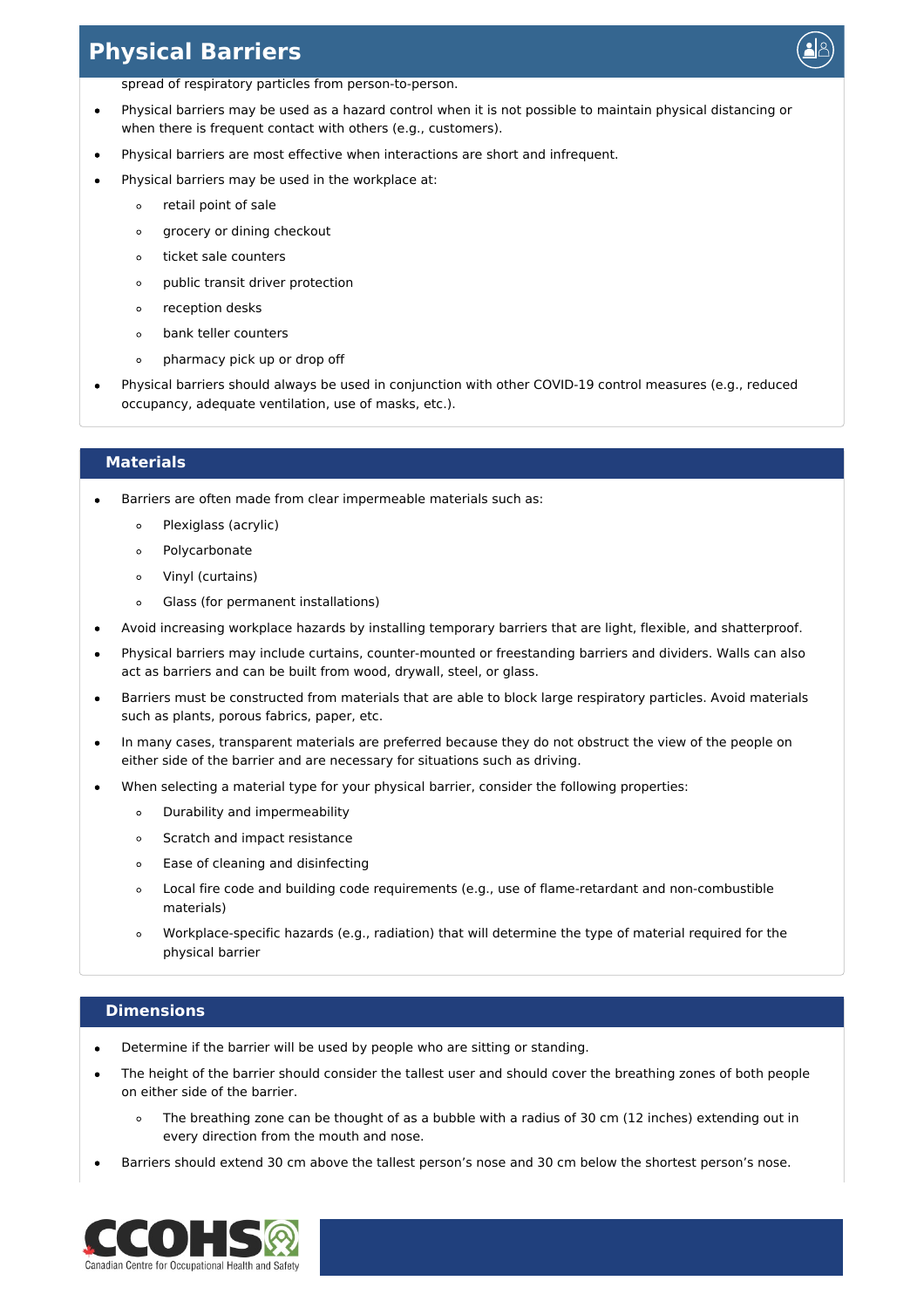# **Physical Barriers**

- The width of barrier should be at least 60 cm (24 inches), and people should be advised to stay centered on either side of the barrier. A wider barrier may provide better protection, and prevent bypassing the barrier.
- Pass-throughs or openings for objects (e.g., documents, money, payment machines) should be as small as possible and not located in the breathing zone of either person.

#### **Installation**

- $\bullet$ Consult your facilities manager or building owner and a ventilation specialist before installing barriers. The barriers should be setting-specific and designed to comply with applicable building and fire codes.
- Determine if any municipal construction permits are required before installation.
- Ensure that physical barriers are designed to work with the ventilation or fire protection systems in the space.  $\bullet$ When installed improperly, especially near ventilation inputs and exhausts, barriers can interfere with air movement, potentially reducing ventilation effectiveness. Consider consulting a ventilation specialist to ensure that barriers do not interfere with the airflow and ventilation of the space.
- Ensure that installation meets accessibility requirements.  $\bullet$
- Verify that the barrier is securely installed and cannot tip or fall.  $\bullet$
- Physical barriers should never prevent escape in an emergency.
- Verify that travel distance to exits is not increased and that exit paths are not restricted.
- Barriers mounted in vehicles must not interfere with the driver's ability to see. They should not hinder access to controls, or block emergency exit from the vehicle.
- After installation, encourage employees to report any concerns with physical barriers to their supervisor or employer. Employees can also report concerns to their health and safety committee or representative.

### **Cleaning and Disinfecting**

- Viruses can remain on objects for a few hours to days depending on the type of surface and environmental  $\bullet$ conditions.
- Clean and disinfect both sides of the barrier regularly.
- $\bullet$ The frequency of cleaning and disinfecting will depend on the amount of time the barriers are used. For example, barriers used in front of cashiers or bank tellers may become contaminated quickly at busy times.
- $\bullet$ The frequency of cleaning and disinfecting will depend on the amount of time the barriers are used. For example, barriers used in front of cashiers or bank tellers may become contaminated more quickly if many people use that workstation.
- Use disinfectants to destroy or inactivate the virus but do not damage the barrier (e.g., scratch or make it  $\bullet$ opaque). The [disinfectant](https://www.canada.ca/en/health-canada/services/drugs-health-products/disinfectants/covid-19/list.html) used should have a drug identification number (DIN), meaning that it has been approved for use in Canada.
- Employees should be trained on the safe use of the cleaning and disinfecting products. Always follow the  $\bullet$ manufacturer's instructions when using, handling, or storing the product. Review the product's label, and (if applicable) safety data sheet to determine what precautions to follow (e.g., use of personal protective equipment).
- For additional information, refer to the CCOHS resource Cleaning and [Disinfecting](https://www.ccohs.ca/covid19/cleaning-disinfecting/).

**If you or someone you know is in crisis, please contact your local hospital, call 911 immediately, or contact a Crisis [Centre](https://www.canada.ca/en/public-health/services/mental-health-services/mental-health-get-help.html) in your area.**



It is important that mental health resources and support are provided to all workers, including access to an employee assistance program, if available.